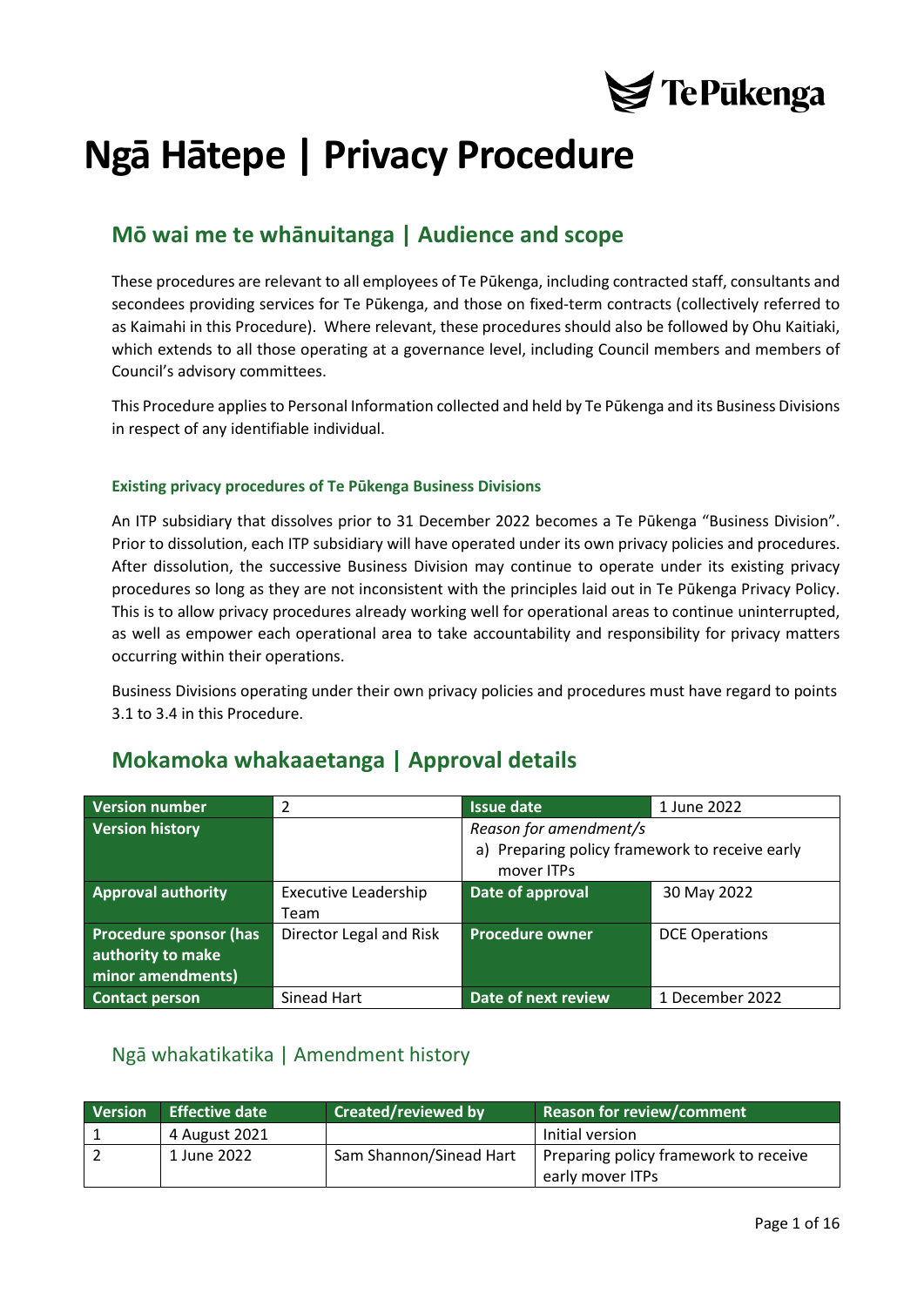

## Ngā Ihirangi | Table of Contents

| 1. |                                                                                        |  |
|----|----------------------------------------------------------------------------------------|--|
| 2. |                                                                                        |  |
| 3. |                                                                                        |  |
|    |                                                                                        |  |
|    |                                                                                        |  |
| 4. |                                                                                        |  |
|    |                                                                                        |  |
|    |                                                                                        |  |
|    |                                                                                        |  |
|    |                                                                                        |  |
|    |                                                                                        |  |
|    | Access to Ohu Kaitiaki and Kaimahi files by other Te Pūkenga Kaimahi or Ohu Kaitiaki 6 |  |
|    |                                                                                        |  |
|    |                                                                                        |  |
|    |                                                                                        |  |
|    |                                                                                        |  |
|    |                                                                                        |  |
|    |                                                                                        |  |
|    |                                                                                        |  |
|    |                                                                                        |  |
|    |                                                                                        |  |
|    |                                                                                        |  |
|    |                                                                                        |  |
|    |                                                                                        |  |
|    |                                                                                        |  |
|    |                                                                                        |  |
|    |                                                                                        |  |
|    |                                                                                        |  |
|    |                                                                                        |  |
|    |                                                                                        |  |
|    |                                                                                        |  |
| 5. |                                                                                        |  |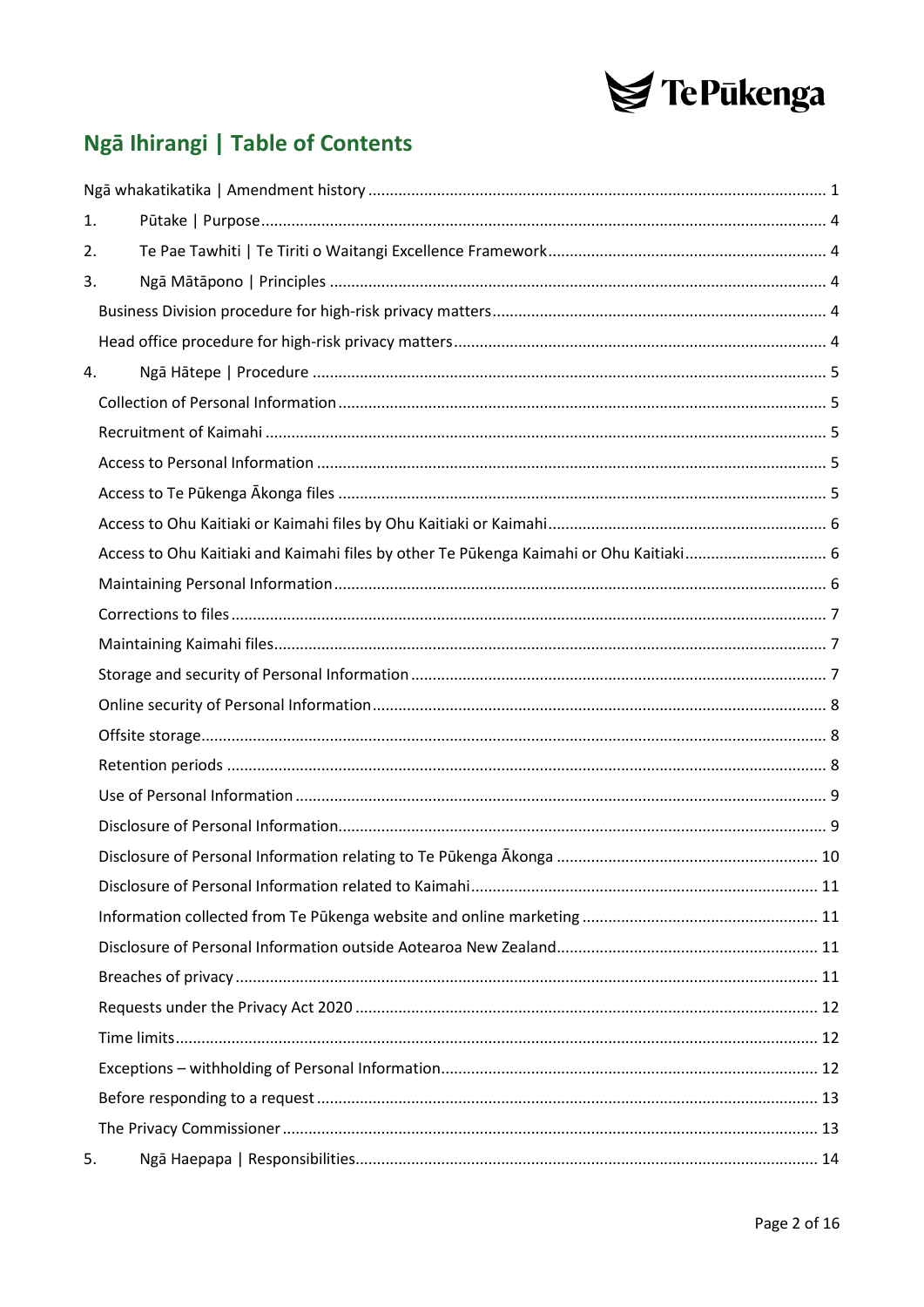# S TePūkenga

| 6. |  |
|----|--|
|    |  |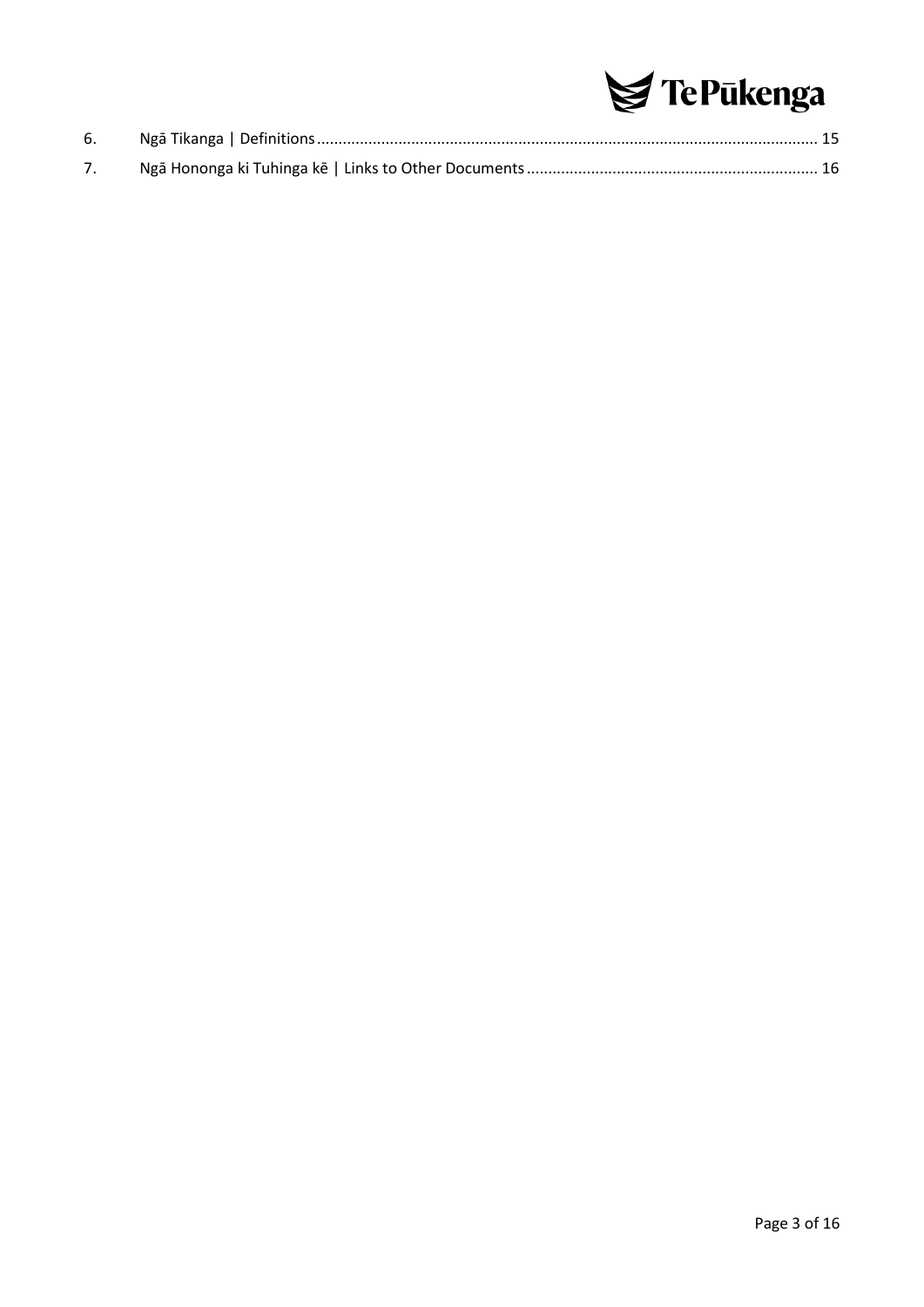

## **Ngā Hātepe | Privacy Procedure**

#### <span id="page-3-0"></span>1. Pūtake | Purpose

- 1.1. The purpose of this Procedure is to ensure Te Pūkenga complies fully with its obligations under the Privacy Act 2020 (the Act). It is intended to provide high level guidance for both Te Pūkenga head office and Business Divisions when using their respective privacy procedures.
- 1.2. This Procedure should be read in conjunction with the relevant privacy policy and data breach response plan.

#### <span id="page-3-1"></span>2. Te Pae Tawhiti | Te Tiriti o Waitangi Excellence Framework

The Council of Te Pūkenga acknowledges that this Procedure has been adopted while there is ongoing work being carried out to consider how Te Pae Tawhiti - Te Tiriti o Waitangi Excellence Framework should be fully embedded in the Procedure. The Council notes that Te Pūkenga is still on its transition journey and, as it matures, this Procedure and others will be reviewed to ensure they align with the new Operating Model and reflect Te Pae Tawhiti best practice.

#### <span id="page-3-3"></span><span id="page-3-2"></span>3. Ngā Mātāpono | Principles

#### Business Division procedure for high-risk privacy matters

- 3.1. Upon dissolution of a subsidiary ITP, the successive Business Division may continue to operate under its existing privacy procedures, so long as those procedures are consistent with the principles of Te Pūkenga Privacy Policy.
- 3.2. The Business Division's Privacy Lead is responsible for managing privacy matters that arise within the Business Division.
- 3.3. All privacy breaches must undergo a risk assessment to categorise the breach as either low, medium or high risk.
- 3.4. Where any "high risk" breaches are identified, or any 'notifiable' breaches occur as defined by the Privacy Act 2020, the Business Division Privacy Lead must alert Te Pūkenga Privacy Officer to the breach as soon as possible.

#### <span id="page-3-4"></span>Head office procedure for high-risk privacy matters

- 3.5. Te Pūkenga head office Kaimahi are responsible for reporting any "high risk", or any 'notifiable' breaches that occur as defined by the Privacy Act 2020, to Te Pūkenga Privacy Officer.
- 3.6. All privacy breaches must undergo a risk assessment to categorise the breach as either low, medium or high risk.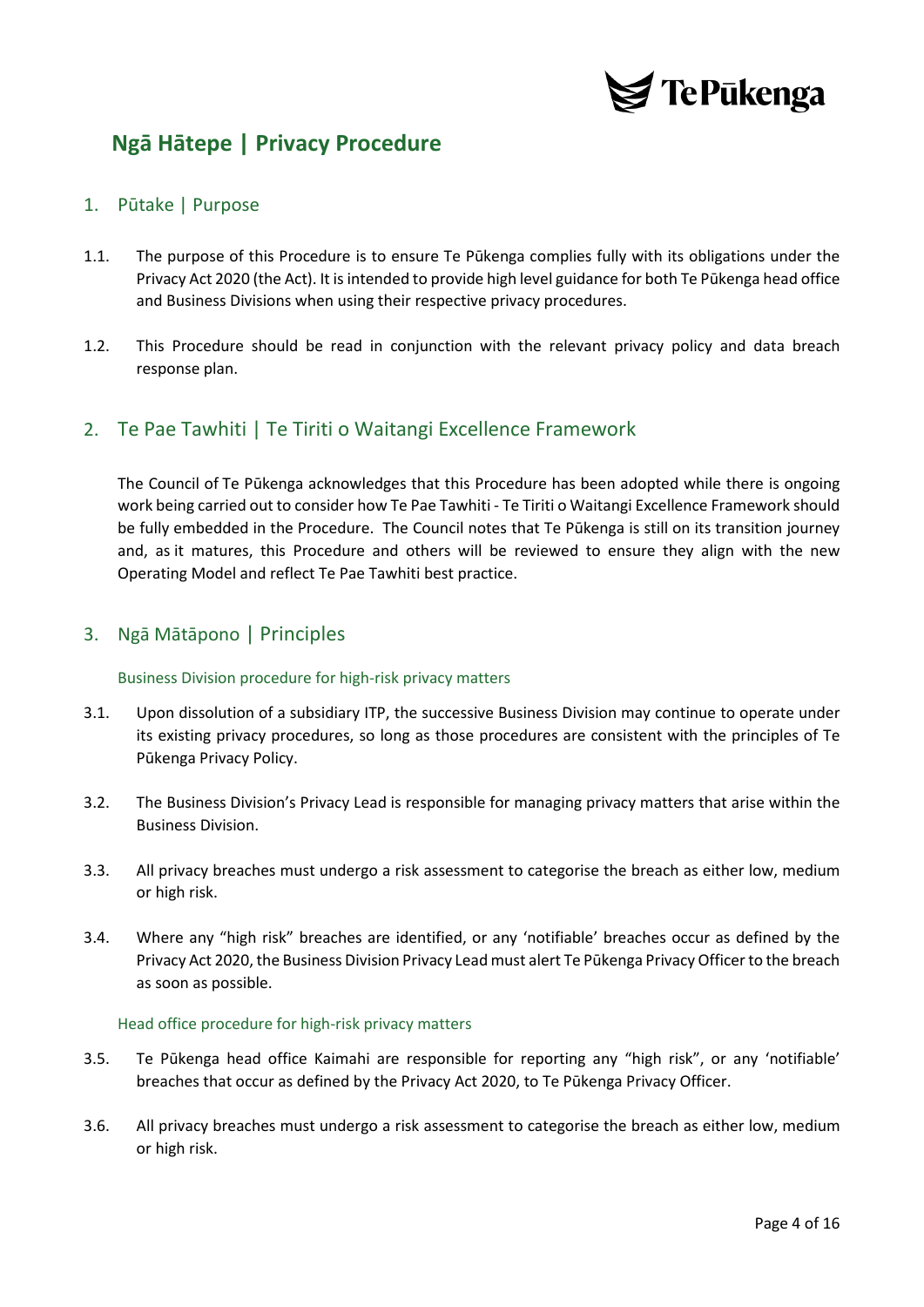

#### <span id="page-4-1"></span><span id="page-4-0"></span>4. Ngā Hātepe | Procedure

#### Collection of Personal Information

- 4.1. All Kaimahi shall comply with information Privacy Principles 1 to 4 prescribed in section 22 of the Act (refer to the Appendix in Te Pūkenga Privacy Policy).
- 4.2. Any forms that collect Personal Information about Ohu Kaitiaki, Kaimahi, Ākonga or any other individuals (including employers) (including both physical and electronic forms) must include a privacy statement and specify the purpose(s) for which the information is being collected. The standard Te Pūkenga Privacy Notice should be used in the context of Ākonga.

#### <span id="page-4-2"></span>Recruitment of Kaimahi

- 4.3. The Director People, Culture and Wellbeing must ensure that:
	- a) all Personal Information collected from applicants is directly relevant to the position advertised
	- b) all data collected is treated with due regard to confidentiality and privacy requirements.
- 4.4. Without limiting the foregoing, Ohu Kaitiaki and Kaimahi must:
	- a) have the applicant's permission to contact referees nominated on any application form or associated correspondence prior to contacting the referees
	- b) not ask any other person to provide information about the applicant without the applicant's consent. If the applicant is a current or past Kaimahi of Te Pūkenga or one of its Business Divisions, Ohu Kaitiaki and Kaimahi may consult the applicant's personnel file.

#### <span id="page-4-3"></span>Access to Personal Information

- 4.5. All Ohu Kaitiaki and Kaimahi shall comply with Information Privacy Principle 6 prescribed in section 22 of the Act (refer to the Appendix in Te Pūkenga Privacy Policy).
- 4.6. Any Kaimahi wanting to access their own or another's Personal Information may be required to first produce identification to the person holding the information, such as a current New Zealand driver licence, passport, 18+ card or, a Te Pūkenga or Business Division Kaimahi ID.

#### <span id="page-4-4"></span>Access to Te Pūkenga Ākonga files

- 4.7. Kaimahi may access Personal Information relating to Te Pūkenga Ākonga only if that is necessary for the Kaimahi to carry out their employment responsibilities.
- 4.8. No person may remove any Te Pūkenga Ākonga file from a physical location where it is held unless they are required to by law or have approval from the relevant Head of School or such other person of equivalent authority at the relevant location. Any Te Pūkenga Ākonga files removed from a campus must be kept safely and securely at all times in accordance with section 4 of these Privacy Procedures.
- 4.9. Te Pūkenga Ākonga wishing to view a physical copy of their own files must first request access from the relevant Head of School (or equivalent) who, if approved, will arrange for Kaimahi to be present during the viewing.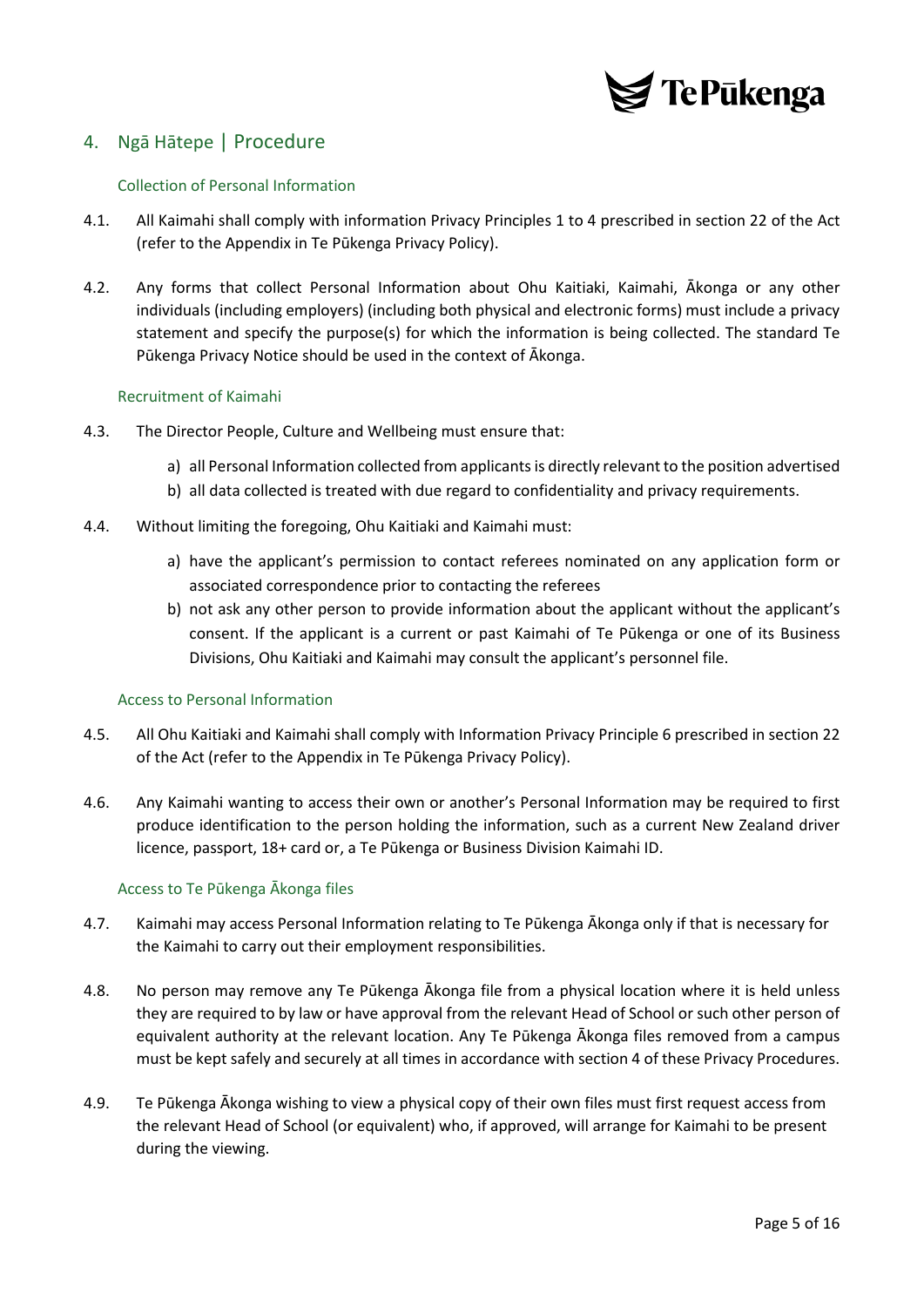

- 4.10. A Te Pūkenga Ākonga must not remove any information from, or alter any part of, their physical Te Pūkenga Ākonga file.
- 4.11. Any "evaluative material" (as referred to in section 50 of the Privacy Act 2020) supplied in confidence by the writer (e.g., expressions of opinion contained in reports, references, assessments) may be disclosed to the Ākonga only at the discretion of the relevant Head of School (or equivalent) and with the written consent of the person who supplied the evaluative material.

#### <span id="page-5-0"></span>Access to Ohu Kaitiaki or Kaimahi files by Ohu Kaitiaki or Kaimahi

- 4.12. Subject to the provisions of this Procedure and any limitations specified in the Act, all Ohu Kaitiaki and Kaimahi have the right to access their own Ohu Kaitiaki or Kaimahi file.
- 4.13. Ohu Kaitiaki or Kaimahi should request permission from the People, Culture and Wellbeing team, or the relevant Business Division equivalent, if they wish to access their file.
- 4.14. Ohu Kaitiaki and Kaimahi must not remove any information from, or alter any part of, their file. The original file must stay in a secure location at Te Pūkenga.
- 4.15. Ohu Kaitiaki and Kaimahi may request a copy of any document or extract from their file.
- 4.16. Any "evaluative material" about Ohu Kaitiaki or Kaimahi (as referred to in section 50 of the Privacy Act 2020) supplied in confidence by the writer (e.g. expressions of opinion contained in reports, references, assessments, reviews) may be disclosed to Ohu Kaitiaki or Kaimahi only at the discretion of the relevant manager and with the written consent of the person who supplied the evaluative material.

#### <span id="page-5-1"></span>Access to Ohu Kaitiaki and Kaimahi files by other Te Pūkenga Kaimahi or Ohu Kaitiaki

- 4.17. Authorised personnel may access Kaimahi and Ohu Kaitiaki files but only if that access is necessary for the purpose of carrying out their employment duties / role. In accessing the files, the authorised person may only access the parts of the files that are relevant to the employment duty / role they are carrying out. For the purposes of this section, authorised personnel comprise:
	- a) Chair and Deputy Chair of Council in relation to Ohu Kaitiaki and the Chief Executive
	- b) members of the Executive Leadership Team
	- c) line managers (permitted access to the Kaimahi files of those they manage)
	- d) Kaimahi employed in People, Culture and Wellbeing team; and
	- e) any other Kaimahi expressly authorised by the Director People, Culture and Wellbeing or the Chief Executive.

#### <span id="page-5-2"></span>Maintaining Personal Information

- 4.18. All Ohu Kaitiaki and Kaimahi shall comply with Information Privacy Principles 7 and 8 prescribed in section 22 of the Act (refer to the Appendix in Te Pūkenga Privacy Policy).
- 4.19. Kaimahi responsible for maintaining files containing Personal Information must ensure they contain accurate, up to date, complete and relevant information that is not misleading.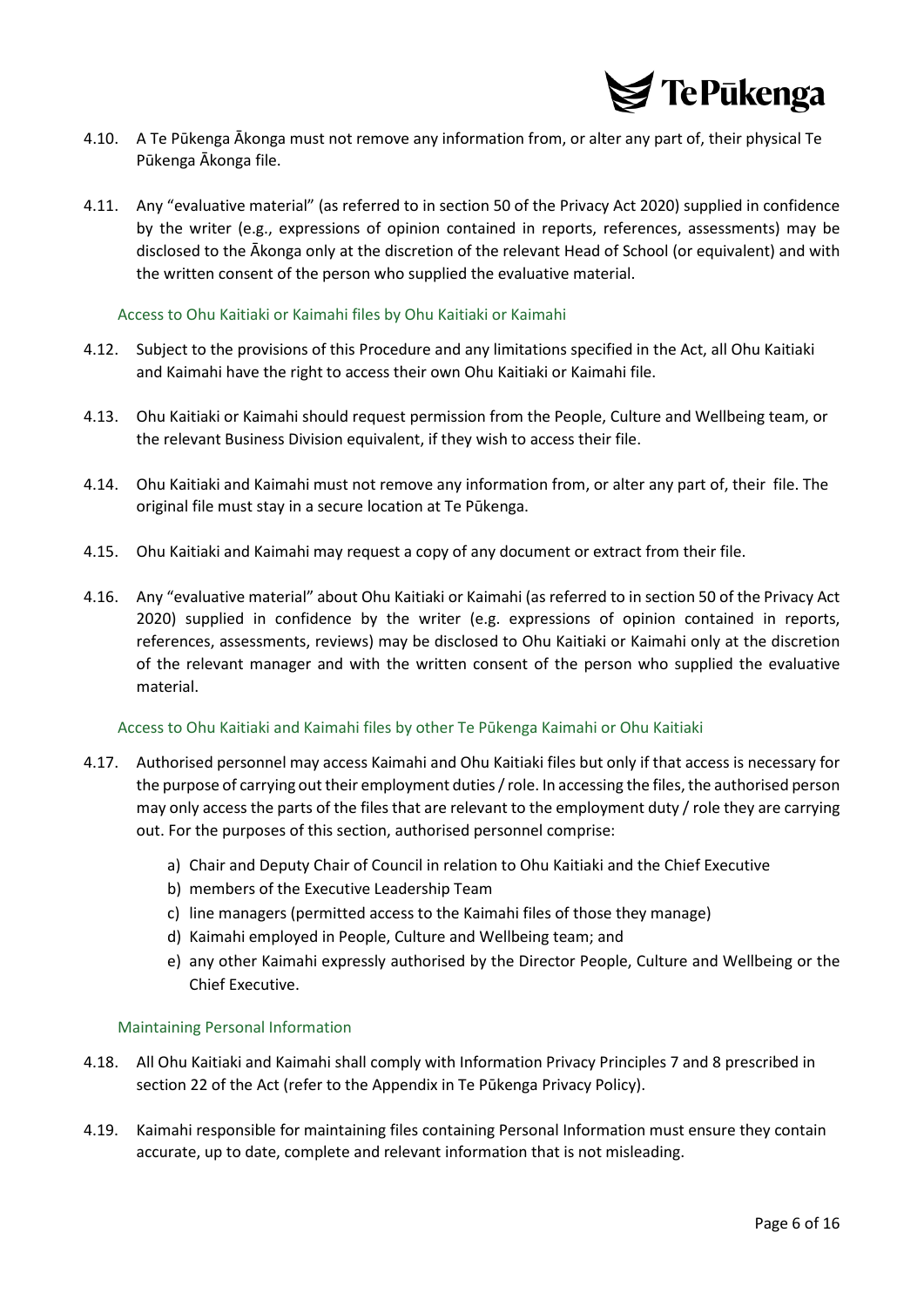

4.20. All Ohu Kaitiaki and Kaimahi must ensure that their current name and contact details provided to Te Pūkenga are correct and must notify People, Culture and Wellbeing Kaimahi when any changes occur.

#### <span id="page-6-0"></span>Corrections to files

- 4.21. Kaimahi and Ohu Kaitiaki may at any time request corrections to their Personal Information. A request for correction must be noted in the individual's record.
- 4.22. If a correction is requested, the person who maintains the file must take reasonable steps to correct that information, having regard to:
	- a) the purposes for which the information may lawfully be used, and
	- b) the obligation of Te Pūkenga (including its Business Divisions and subsidiaries) to take reasonable steps to ensure that the information is accurate, up to date, complete, and not misleading.
- 4.23. If the person who maintains the file does not agree to the correction, they must ensure that any statement provided by Ohu Kaitiaki, Te Pūkenga Ākonga or Kaimahi is able to be viewed alongside the original information.

#### <span id="page-6-1"></span>Maintaining Kaimahi files

4.24. Kaimahi who require access to Kaimahi information to carry out their employment duties may maintain Personal Information relating to Kaimahi and Ohu Kaitiaki to the extent that the information is required to carry out their employment duties.

#### <span id="page-6-2"></span>Storage and security of Personal Information

- 4.25. All Ohu Kaitiaki and Kaimahi must comply with Information Privacy Principles 5 and 9 prescribed in section 22 of the Act, the Public Records Act 2005 and the applicable Information and Records Management Policy.
- 4.26. Hard copy files containing Personal Information must be stored in a secured and locked storage space. Individuals holding these files are responsible for their security.
- 4.27. Hard copy files containing Personal Information shall not be removed from premises of Te Pūkenga, except as permitted under the Privacy Policy or this Procedure. Where information is removed from premises of Te Pūkenga (excluding Kaimahi files which should never be removed from premises of Te Pūkenga), that information shall be kept safely and securely at all times, including without limitation:
	- a) information must be stored in zipped up laptop bags or other enclosed storage
	- b) information must not be left in a car
	- c) if the Kaimahi is in transit or has no choice but to leave the information in a car, place it under the seats or in the boot
	- d) do not leave information unattended at any time if you are travelling
	- e) upon reaching your destination, the information must be brought inside and kept behind a locked door and not in a communal area.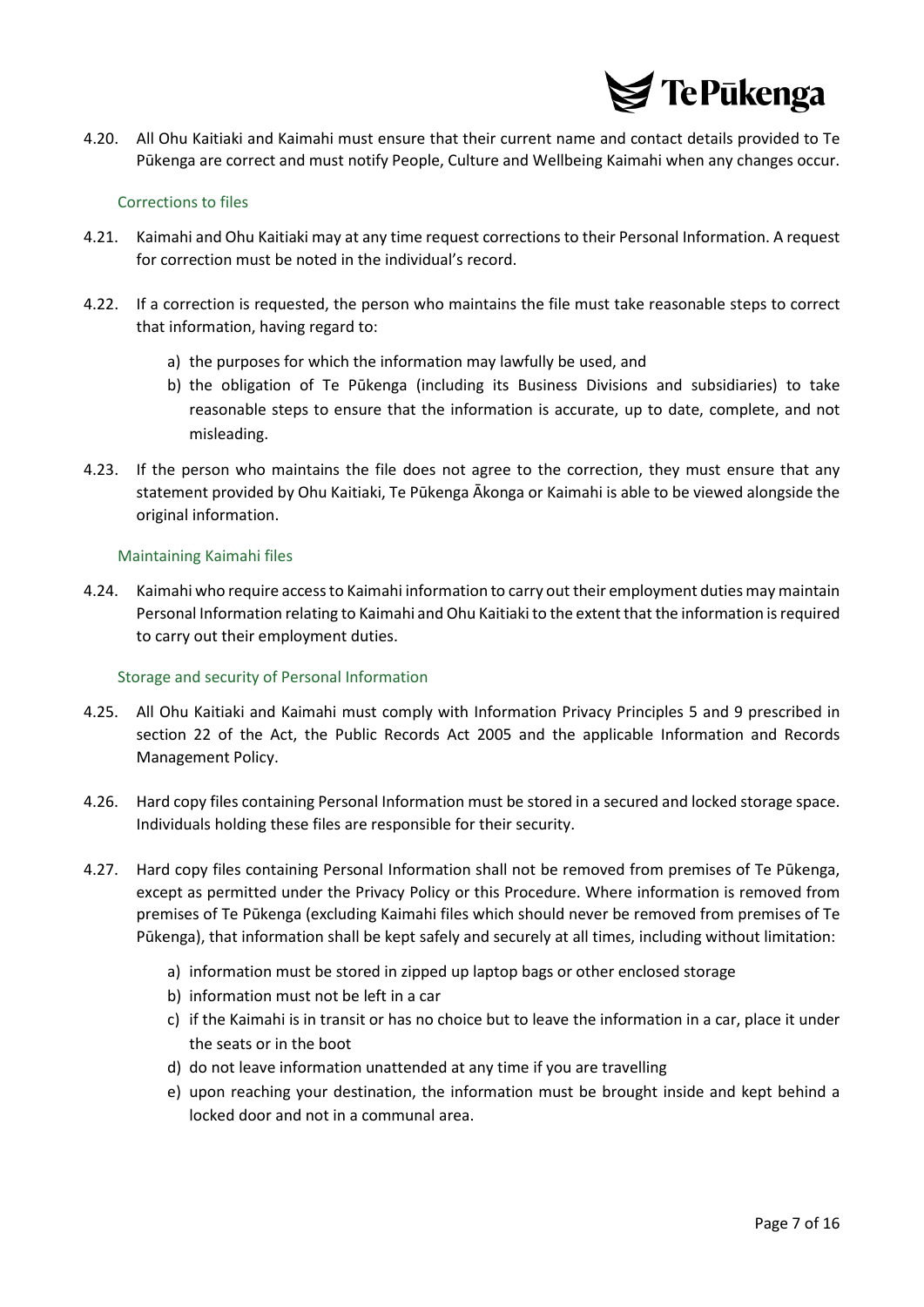

- 4.28. Personal Information shall not be kept for longer than is required for the purposes for which Te Pūkenga collected the information.
- 4.29. Director People, Culture and Wellbeing (or his/her/their delegate) is responsible for ensuring that Kaimahi files containing Personal Information are retained and disposed of within the timeframes set out in points 5.33 and 5.35.

#### <span id="page-7-0"></span>Online security of Personal Information

4.30. The Information and Strategy team are responsible for the security of the electronic management systems used to collect and manage Personal Information relating to Te Pūkenga Kaimahi and must ensure that:

#### **Ākonga and Kaimahi information**

- a) Access to electronic management systems for Te Pūkenga shall be granted to Kaimahi only to the extent that each Kaimahi requires access to the relevant electronic management system in order to carry out their Te Pūkenga responsibilities.
- b) Stored Personal Information (Te Pūkenga Ākonga and Kaimahi) must be backed up in an appropriate manner.

#### **Kaimahi information**

- a) Managers are given access only to the details of the Kaimahi they are responsible for.
- b) Appropriate access is given to managers who require Te Pūkenga wide information in order to meet Te Pūkenga business requirements, provided that the access is generic in nature and does not identify any Kaimahi, unless identification is necessary for the particular business transaction.
- c) The only means of access to the Personal Information of any Kaimahirecord, held and managed electronically, is by way of appropriate identifications set out in point 4.6.
- 4.31. Kaimahi must ensure that, when viewing Ākonga or Kaimahi information, no unauthorised person is able to view the information.

#### <span id="page-7-1"></span>Offsite storage

4.32. Records containing Personal Information may be sent offsite for safe and secure storage. A record of information sent offsite must be kept, including the date the information was sent offsite. This will be documented in Information and Records Management Policy adopted by Te Pūkenga following the finalisation and implementation of the Information Systems Strategic Plan (ISSP).

#### <span id="page-7-2"></span>Retention periods

4.33. In accordance with the Public Records Act 2005, and in broad terms, the retention periods for documents are as set out below. However, pending the adoption of a final Information and Records Management Policy, the position of Te Pūkenga is that no records should be archived offsite or destroyed during the transition period.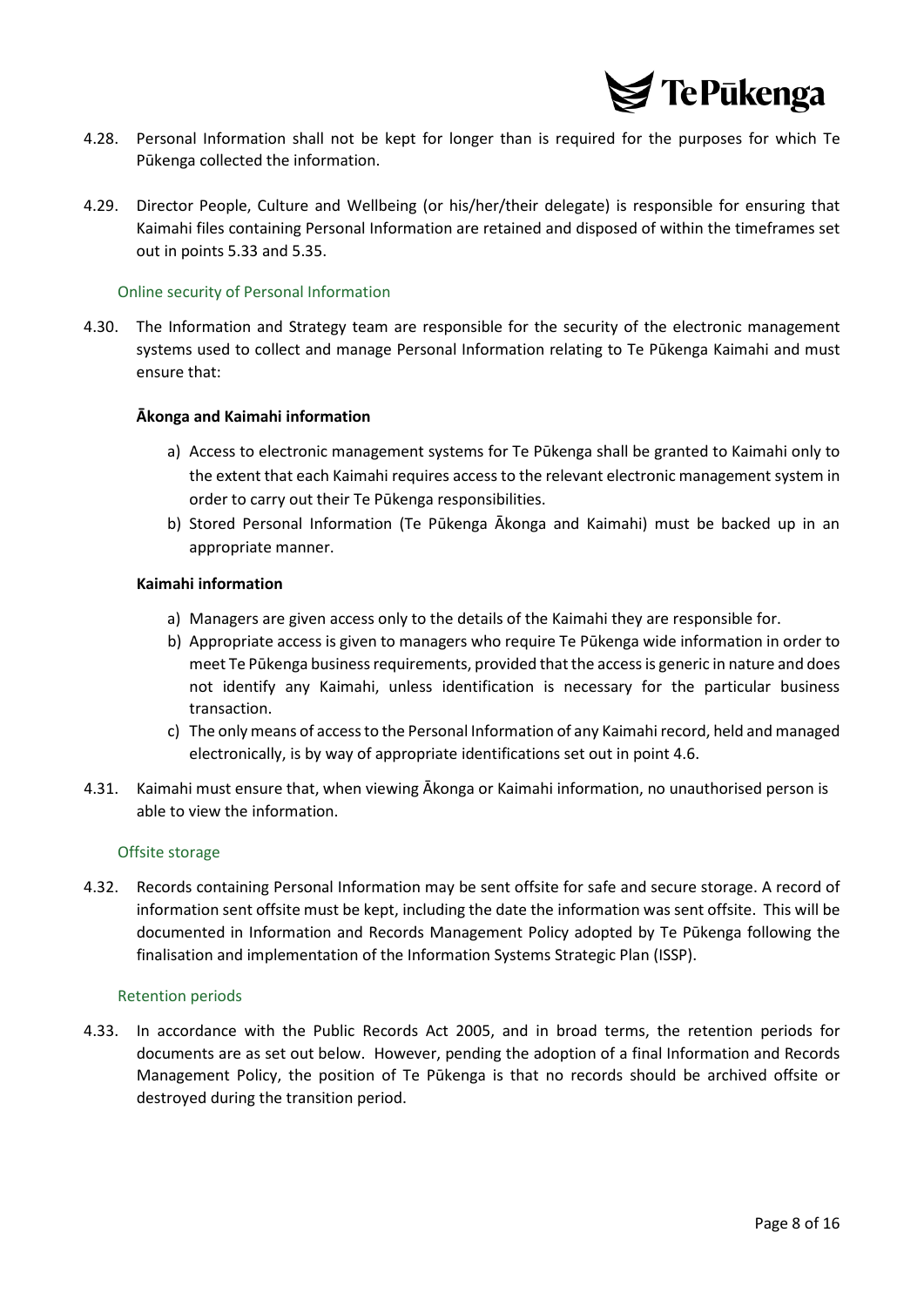

#### 4.34. Retention periods – Ākonga files

| <b>Information</b>                                                           | <b>Retain for</b>                                    |
|------------------------------------------------------------------------------|------------------------------------------------------|
| Details of qualifications, courses studied and final                         | Permanently                                          |
| assessment results                                                           |                                                      |
| Ākonga files (hard and electronic copies)                                    | 10 years from last information entry then<br>destroy |
| Scholarship applications, examination scripts and<br>other similar documents | 12 months then destroy                               |

#### 4.35. Retention periods – Kaimahi files

| <b>Information</b>                                            | <b>Retain for</b>                                                         |
|---------------------------------------------------------------|---------------------------------------------------------------------------|
| Kaimahi files for Chief Executive and second-tier<br>managers | 10 years from last information entry date then<br>transfer to Archives NZ |
|                                                               |                                                                           |
| Kaimahi who received national honours or                      | 10 years from last information entry date then                            |
| national/international academic awards (e.g. honorary         | transfer to Archives NZ                                                   |
| doctorates)                                                   |                                                                           |
| Summaries of Kaimahi histories (recording name, date          | 10 years from last information entry date then                            |
| of birth, positions held and salary, dates of                 | transfer to Archives NZ                                                   |
| employment)                                                   |                                                                           |
| Kaimahi files for all other Kaimahi who have left Te          | 7 years from last information entry date then                             |
| Pūkenga                                                       | destroy                                                                   |
|                                                               |                                                                           |

#### <span id="page-8-0"></span>Use of Personal Information

- 4.36. All Ohu Kaitiaki and Kaimahi shall comply with Information Privacy Principle 10 prescribed in section 22 of the Act (refer to the Appendix in Te Pūkenga Privacy Policy).
- 4.37. Ohu Kaitiaki and Kaimahi must only use Personal Information relating to any Ākonga, Ohu Kaitiaki, Kaimahi or other person for the purpose for which that information was collected, unless permitted under one of the exceptions listed in the Act, for example:
	- a) the purpose for which the information is to be used is directly related to the purpose for which the information was collected
	- b) the information is to be used in a form in which the individual concerned is not identified
	- c) the information is to be used for statistical or research purposes and will not be published in a form that would identify the individual concerned, or
	- d) they have the written consent of the individual concerned.

#### <span id="page-8-1"></span>Disclosure of Personal Information

4.38. All Ohu Kaitiaki and Kaimahi shall comply with Information Privacy Principles 11 and 12 prescribed in section 22 of the Act.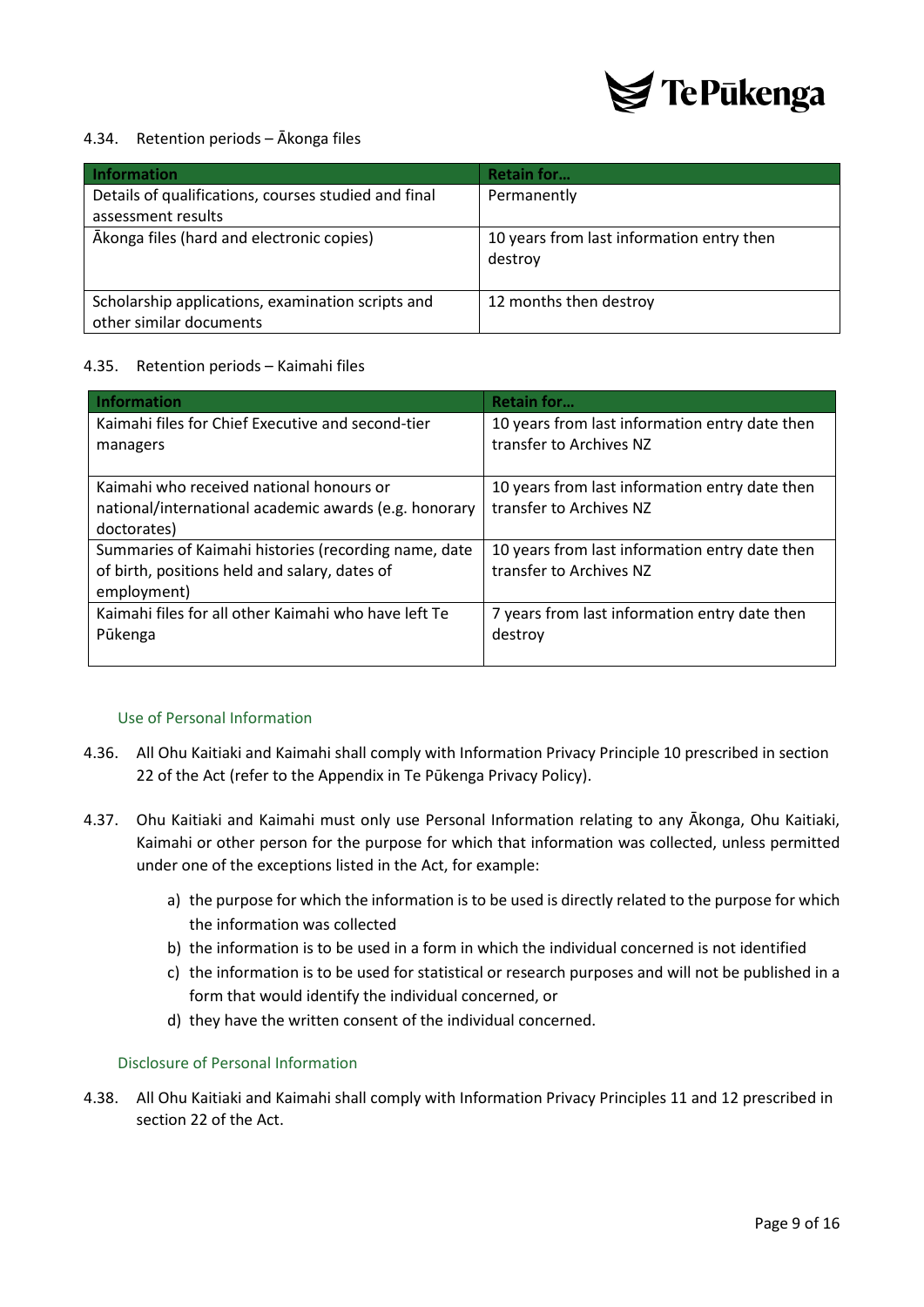

- 4.39. Ohu Kaitiaki and Kaimahi must not disclose any Personal Information relating to any Ākonga or Kaimahi to any person or agency (other than to authorised members of Te Pūkenga Kaimahi), including parents, partners and employers of that Ākonga or Kaimahi, unless permitted under one of the exceptions listed in the Act, for example:
	- a) the disclosure is one of the purposes for which the information was collected or is directly related to one of the purposes for which the information was collected
	- b) they have the written consent of the individual concerned, or
	- c) they are required to by law (e.g. to assist the Police with detecting, investigating or prosecuting an offence).
- 4.40. Ohu Kaitiaki and Kaimahi must exercise particular care not to divulge Personal Information when using social media.
- 4.41. When a Kaimahi receives a request for Personal Information that relates to someone other than the requester, they must consult with the relevant Business Division Privacy Lead or Te Pūkenga Privacy Officer if they are unsure whether or not to disclose that information.

#### <span id="page-9-0"></span>Disclosure of Personal Information relating to Te Pūkenga Ākonga

- 4.42. Kaimahi shall seek the advice of the relevant Business Division Privacy Lead or Te Pūkenga Privacy Officer before disclosing any information. Any requests for Personal Information relating to Ākonga (whether prospective, current or former) must be referred to the Business Division where the Ākonga information originated.
- 4.43. Kaimahi must not include any Personal Information about Ākonga in any material issued, unless they have the prior written consent of that Ākonga.
- 4.44. Te Pūkenga may be required from time to time to provide Personal Information relating to Ākonga to the Privacy Commissioner acting within his/her/their authority under the Act (unless the information is held by a Business Division in which case the request should be referred to the Business Division).
- 4.45. Kaimahi may disclose whether Ākonga have obtained a qualification from Te Pūkenga network if the qualification was awarded at a public graduation ceremony (and the disclosure is made by the subsidiary or Business Division who awarded the qualification, and it aligns with that subsidiary's or Business Division's privacy policies and procedures).
- 4.46. If a qualification was not awarded at a public ceremony (whether in person or in absentia), the written permission of the Ākonga must be obtained before the information can be released. This should be obtained by the subsidiary or Business Division the Ākonga was enrolled at.
- 4.47. Examination results must be published only by the subsidiary or Business Division the Ākonga is enrolled at, according to the subsidiary or Business Division's privacy policies (including using appropriate Ākonga ID numbers rather than Ākonga names or other identifiers, unless published directly to the Ākonga and no other person).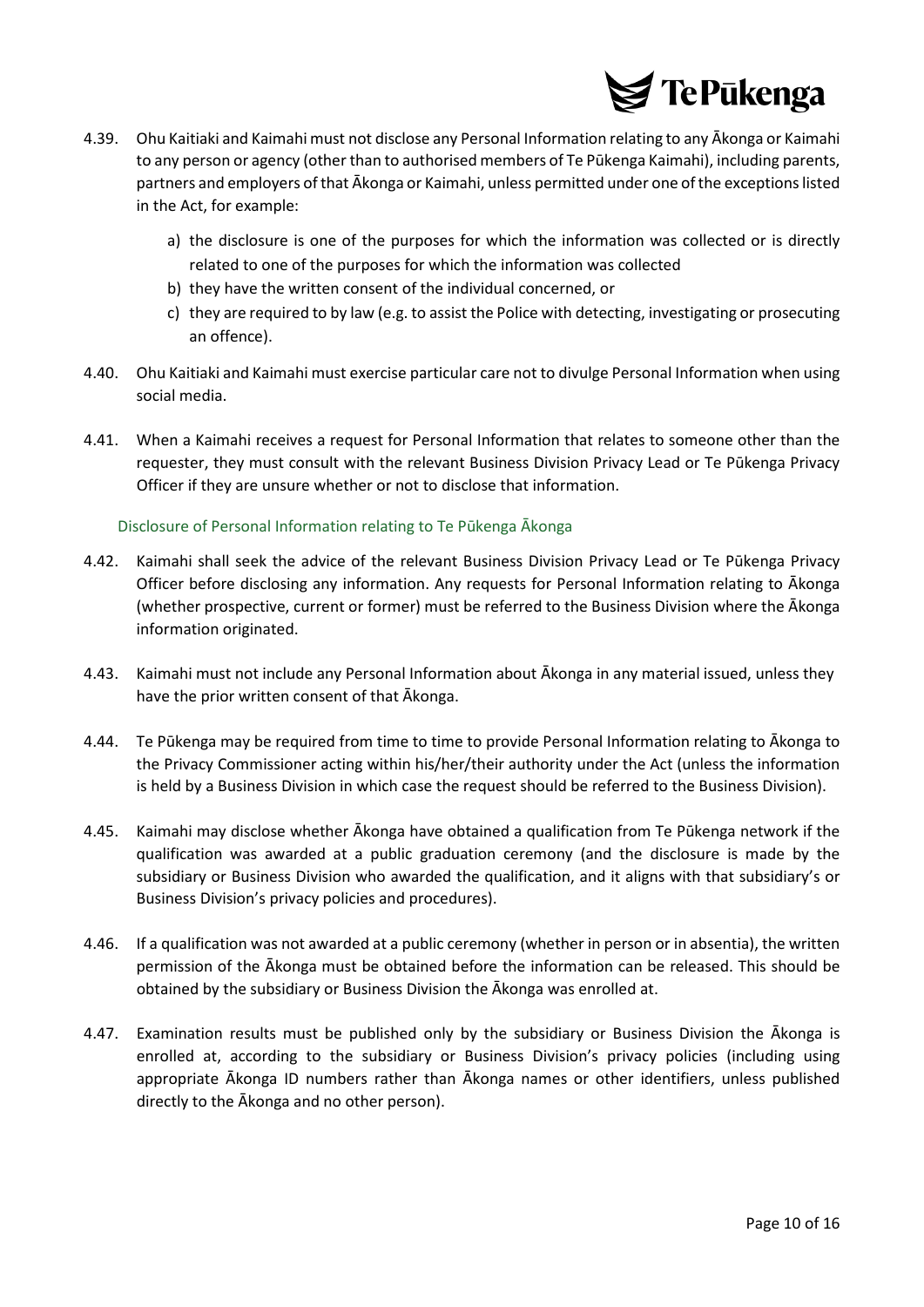

#### <span id="page-10-0"></span>Disclosure of Personal Information related to Kaimahi

- 4.48. Any requests for Personal Information relating to Kaimahi (whether prospective, current or former) must be referred to the People, Culture and Wellbeing team. In cases of doubt, People, Culture and Wellbeing Kaimahi shall seek the advice of Te Pūkenga Privacy Officer before disclosing any information.
- 4.49. Te Pūkenga may include details of Kaimahi (such as name, work contact details, title and areas of expertise of that Kaimahi) in Te Pūkenga publications including promotional brochures and Te Pūkenga website.
- 4.50. Te Pūkenga is sometimes required as a matter of law to provide Personal Information relating to Kaimahi to Government agencies such as the Tertiary Education Commission and the Inland Revenue Department.
- 4.51. Te Pūkenga also provides Personal Information as necessary to meet its obligations as an insured party under its Kaimahi insurance policy.

#### <span id="page-10-1"></span>Information collected from Te Pūkenga website and online marketing

- 4.52. Te Pūkenga collects and stores information (such as IP address, details of visit, type of internet browser used) about its website visitors for statistical purposes, to improve the website and to assist in the promotion of Te Pūkenga and its programmes. That information is unlikely to constitute Personal Information under the Act, unless the visitor voluntarily provides information which enables them to be personally identified or uses a third party service which requires logging in to a restricted account.
- 4.53. Third party vendors (such as Google) display advertisements for Te Pūkenga on internet sites and use cookies (small text files) to customise the visitor's experience and provide statistical information to the vendor. A visitor to such a site has the right to opt out by disabling the use of cookies on their browser.

#### <span id="page-10-2"></span>Disclosure of Personal Information outside Aotearoa New Zealand

- 4.54. Te Pūkenga shall only disclose Personal Information to a foreign person or entity in the circumstances permitted under information privacy principle 12, for example:
	- a) the individual authorises the disclosure (after being expressly informed by Te Pūkenga that the recipient may not be required to protect the information in a way that provides comparable safeguards to Aotearoa New Zealand's privacy laws);
	- b) the recipient is carrying on business in Aotearoa New Zealand and would accordingly be subject to the Act;
	- c) the recipient is subject to privacy laws that provide comparable safeguards to Aotearoa New Zealand's privacy laws; or
	- d) Te Pūkenga has an agreement with the recipient that requires the recipient to comply with sufficient privacy and confidentiality safeguards.

#### <span id="page-10-3"></span>Breaches of privacy

4.55. In accordance with section 114 of the Act, Te Pūkenga is required to report Notifiable Privacy Breaches to the Privacy Commissioner. Section 115 of the Act also requires that Te Pūkenga notify the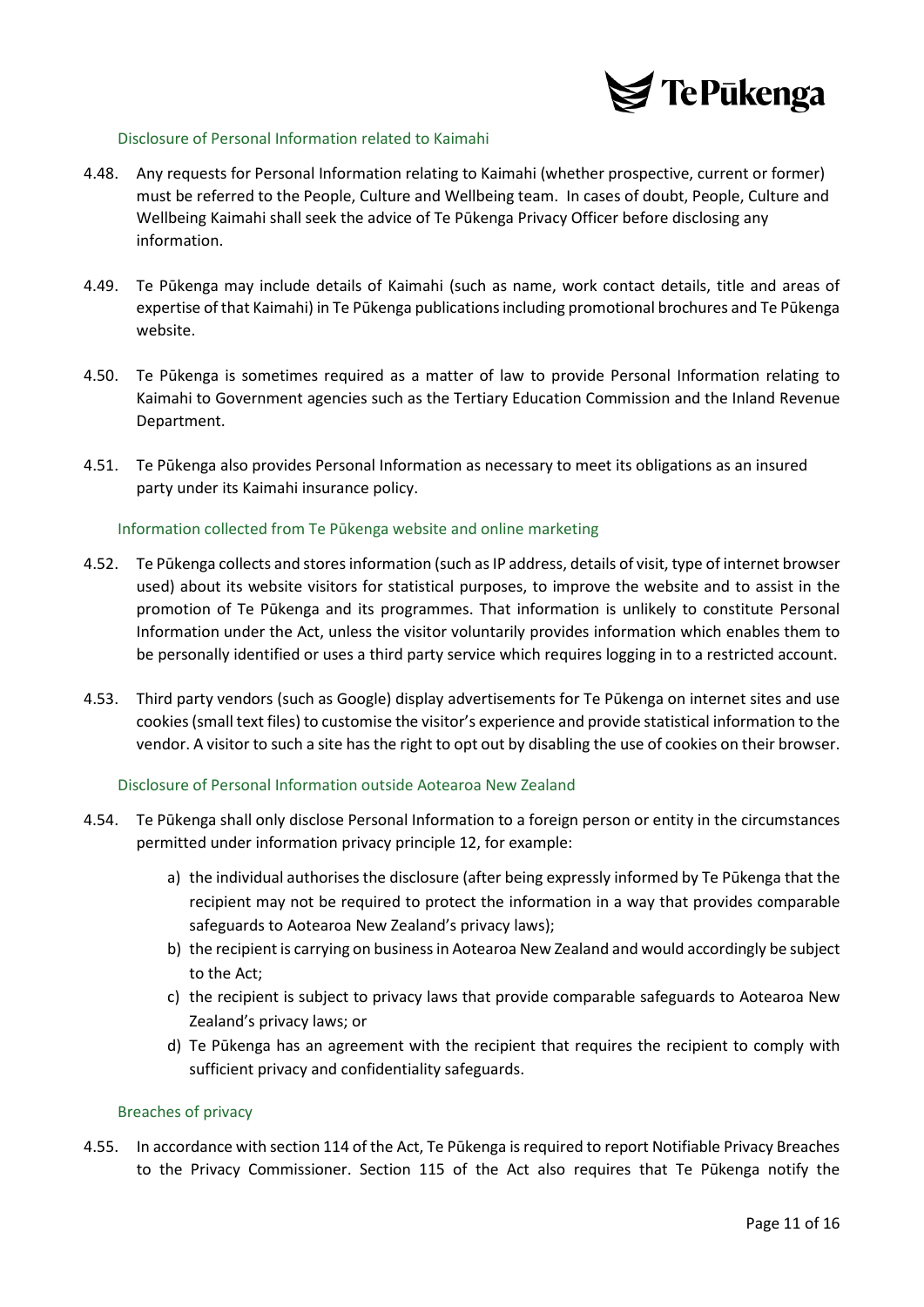

individual(s) affected by the Notifiable Privacy Breach that the breach has occurred or, where this is not reasonably practicable, give public notice of the breach.

- 4.56. All Kaimahi must promptly report any privacy breaches at Te Pūkenga to the relevant Business Division Privacy Lead or Te Pūkenga Privacy Officer. Te Pūkenga Privacy Officer (in conjunction with the Data Breach Response Plan team) will assess whether or not any reported privacy breach is a Notifiable Privacy Breach and the appropriate action that should be taken having regard to the requirements of section 115 of the Act and the exceptions set out in section 116 of the Act. Where the breach relates to a technological matter, the Deputy Chief Executive Operations must be informed immediately so that he/she/they can activate the Data Breach Response Plan and ensure immediate remedial action.
- 4.57. Where a Notifiable Privacy Breach has occurred, the Privacy Officer will notify the Chief Executive and the Executive Leadership Team. The Privacy Officer will follow the Data Breach Response Plan when determining the correct strategy to apply in the circumstances, and any notifications that should be made to the Privacy Commissioner, affected individual(s), or whether to make a public notification.
- <span id="page-11-0"></span>4.58. Any public notifications of privacy breaches shall be made available on Te Pūkenga website.

#### Requests under the Privacy Act 2020

4.59. Section 40 of the Act allows any individual or their representative to request access to his/her/their Personal Information held by Te Pūkenga.

#### <span id="page-11-1"></span>Time limits

- 4.60. In accordance with section 44 of the Act, Te Pūkenga must respond to a privacy request as soon as reasonably practicable and no later than 20 working days after receiving the request.
- 4.61. The time limit for responding to an information privacy request may be extended in accordance with section 48 of the Act by the Chief Executive (or delegate) or Te Pūkenga Privacy Officer if:
	- a) the request is for a large quantity of information, or requires a search through a large quantity of information, and meeting the original time limit would unreasonably interfere with the operations of Te Pūkenga
	- b) consultations needed to make a decision are such that a decision on the request cannot be made within the original time limit, or
	- c) the processing of the request raises issues of such complexity that a response cannot reasonably be given within the original time limit.
- 4.62. If an extension is required, the Kaimahi dealing with the information request must notify the Chief Executive (or delegate) or Te Pūkenga Privacy Officer as soon as practicable and, in any event, before the expiry of the original time limit.

#### <span id="page-11-2"></span>Exceptions – withholding of Personal Information

4.63. A request by an individual for access to his/her/their information held by Te Pūkenga must be granted unless good reasons exist (as set out in the Act) to withhold the information. Sections 49 to 53 of the Act set out the basis on which a request for Personal Information can be refused. This includes withholding Personal Information where: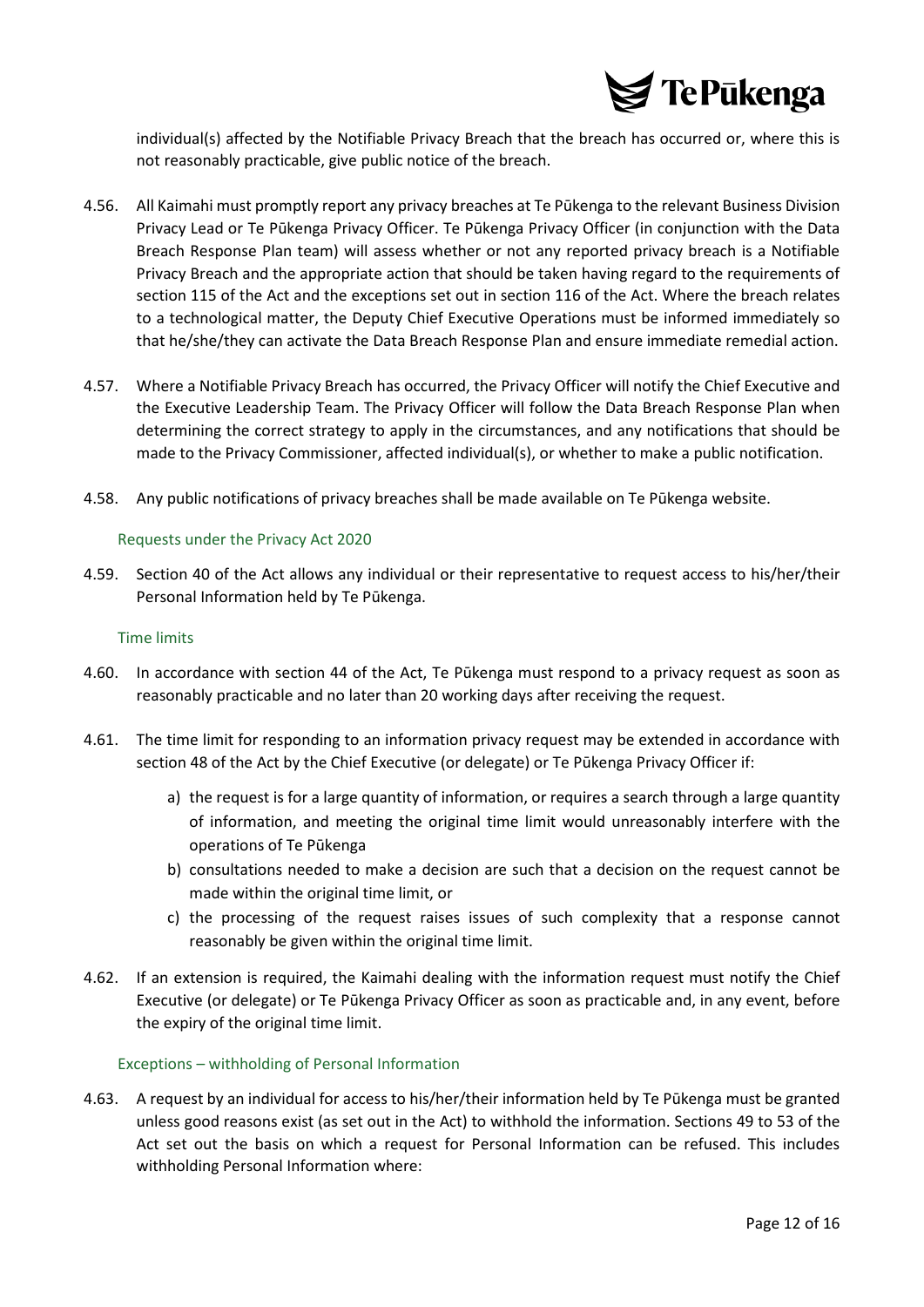

- a) the disclosure of the information would be likely to pose a serious threat to the life, health or safety of any individual or to the public health or public safety
- b) the disclosure of the information would create a significant likelihood of serious harassment of an individual
- c) the disclosure of the information would involve the unwarranted disclosure of the affairs of another individual or of a deceased individual
- d) the disclosure of the information would breach legal professional privilege
- e) the request is frivolous or vexatious, or the information requested is trivial, or
- f) the information requested does not exist or cannot be found.
- 4.64. Requests for Personal Information by any other person or agency other than the individual to whom the information relates are not IPP6 requests (i.e. requests under the Privacy Act 2020) but should be more properly considered as requests for information under the Official Information Act 1982 (OIA) and disclosure must be considered within the context of the OIA. This does not apply where the requester is an agent or representative of the individual to whom the information relates and the relevant criteria under section 57 of the Act are met.

#### <span id="page-12-0"></span>Before responding to a request

- 4.65. Before responding to a privacy request, Te Pūkenga must meet the criteria specified in section 57 of the Act, including without limitation, the requirements specified in sections 4.66 to 4.68 (inclusive) of this Procedure.
- 4.66. Te Pūkenga must satisfy itself as to the identity of the requestor, specifically:
	- a) where information is supplied by email, the email address must match the email address held on records Te Pūkenga holds for that individual (if any)
	- b) where information is supplied by post, the postal address must match the postal address held on records Te Pūkenga holds for that individual (if any) and the envelope must be clearly marked as private and confidential, and
	- c) where information is supplied in person, the requestor must first produce identification, such as a current New Zealand driver licence, passport, or 18+ card.
- 4.67. Information shall be supplied by email or in person to the maximum extent possible.
- 4.68. Where information is requested by a representative or agent of the individual, before supplying information to the requestor Te Pūkenga shall require a signed authorisation, email confirming authority or other sufficient authority from the individual.

#### <span id="page-12-1"></span>The Privacy Commissioner

- 4.69. The Privacy Commissioner can investigate complaints about actions that may be a breach of the Act. For an explanation of the Privacy Commissioner's complaints process, please visit: [https://privacy.org.nz/your](https://privacy.org.nz/your-privacy/how-to-complain/)-privacy/how-to-complain/.
- 4.70. All enquiries, correspondence, or other communications received by Te Pūkenga from the Office of the Privacy Commissioner regarding compliance with the Act must be promptly forwarded to Te Pūkenga Privacy Officer.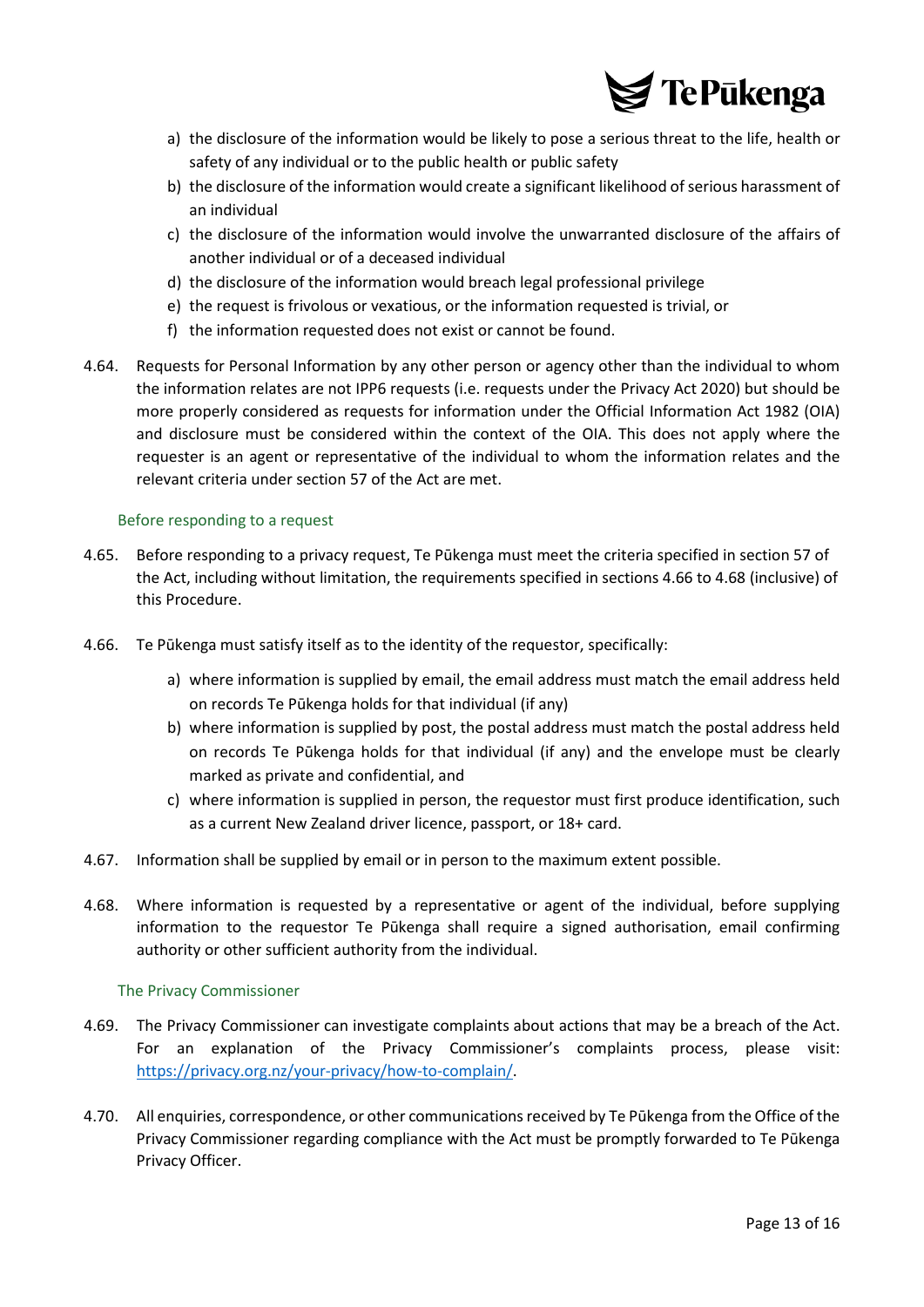

## <span id="page-13-0"></span>5. Ngā Haepapa | Responsibilities

| <b>Role</b>                                      | <b>Responsibilities</b>                                                                                                                                                                                                                                                                                                                                                                                                                                                                                                                                                                                                                                                                                                                                                                                                                 |
|--------------------------------------------------|-----------------------------------------------------------------------------------------------------------------------------------------------------------------------------------------------------------------------------------------------------------------------------------------------------------------------------------------------------------------------------------------------------------------------------------------------------------------------------------------------------------------------------------------------------------------------------------------------------------------------------------------------------------------------------------------------------------------------------------------------------------------------------------------------------------------------------------------|
| Te Pükenga Kaimahi                               | All points outlined in the Privacy Policy and this Procedure are followed<br>٠<br>in line with your role.<br>If you have any doubts or concerns, contact your relevant Business<br>$\bullet$<br>Division Privacy Lead or Te Pūkenga Privacy Officer.<br>Promptly reports any breaches to the Privacy Officer or the Privacy<br>$\bullet$<br>Lead in the context of Business Division Kaimahi<br>Assists with requests made to Te Pūkenga under the Act, where<br>٠<br>required<br>Promptly forwards any compliance notices or other correspondence<br>$\bullet$<br>received from the Privacy Commissioner to the Privacy Officer<br>If responsible for engaging contractors or consultants, ensures<br>$\bullet$<br>contractors and consultants understand their obligations under the Act<br>and undertake to comply with this policy. |
| <b>Ohu Kaitiaki</b>                              | All points outlined in the Privacy Policy and this Procedure are followed<br>٠<br>in line with your role.<br>If you have any doubts or concerns, contact Te Pūkenga Privacy Officer,<br>$\bullet$<br>Director Legal and Risk.                                                                                                                                                                                                                                                                                                                                                                                                                                                                                                                                                                                                           |
| Te Pūkenga Privacy<br><b>Officer</b>             | All points outlined in the Privacy Policy and this Procedure are followed<br>$\bullet$<br>in line with your role.<br>The Privacy Officer is the primary contact responsible for engaging with<br>$\bullet$<br>the Privacy Commissioner in relation to privacy matters. This includes<br>responding to compliance notices, cooperating with investigations or<br>complaint proceedings and submitting a notice of any Notifiable Privacy<br>Breach.                                                                                                                                                                                                                                                                                                                                                                                      |
| <b>Business Division</b><br><b>Privacy Lead</b>  | All points outlined in the Privacy Policy and this Procedure are followed<br>٠<br>in line with your role.<br>Report any "high risk", or any 'notifiable' breaches that occur as defined<br>$\bullet$<br>by the Privacy Act 2020, to Te Pūkenga Privacy Officer Director Legal and<br>Risk.                                                                                                                                                                                                                                                                                                                                                                                                                                                                                                                                              |
| Director People,<br><b>Culture and Wellbeing</b> | Ensure that Kaimahi files containing Personal Information are retained<br>$\bullet$<br>and disposed of within the timeframes set out in points 4.33 and 4.35.<br>Recruitment procedures are followed as set out in point 4.3.<br>All points outlined in the Privacy Policy and this Procedure are followed<br>$\bullet$<br>in line with your role.                                                                                                                                                                                                                                                                                                                                                                                                                                                                                      |
| People, Culture and<br>Wellbeing Kaimahi         | Update changes to Personal Information as soon as you are notified.<br>$\bullet$<br>In cases of doubt, seek the advice of Te Pūkenga Privacy Officer before<br>disclosing any information.<br>Handle requests from Ohu Kaitiaki and Kaimahi to access their files as<br>$\bullet$<br>laid out in this Procedure.<br>Handle all files described in this Procedure in line with this Procedure<br>and the relevant Privacy Policy.                                                                                                                                                                                                                                                                                                                                                                                                        |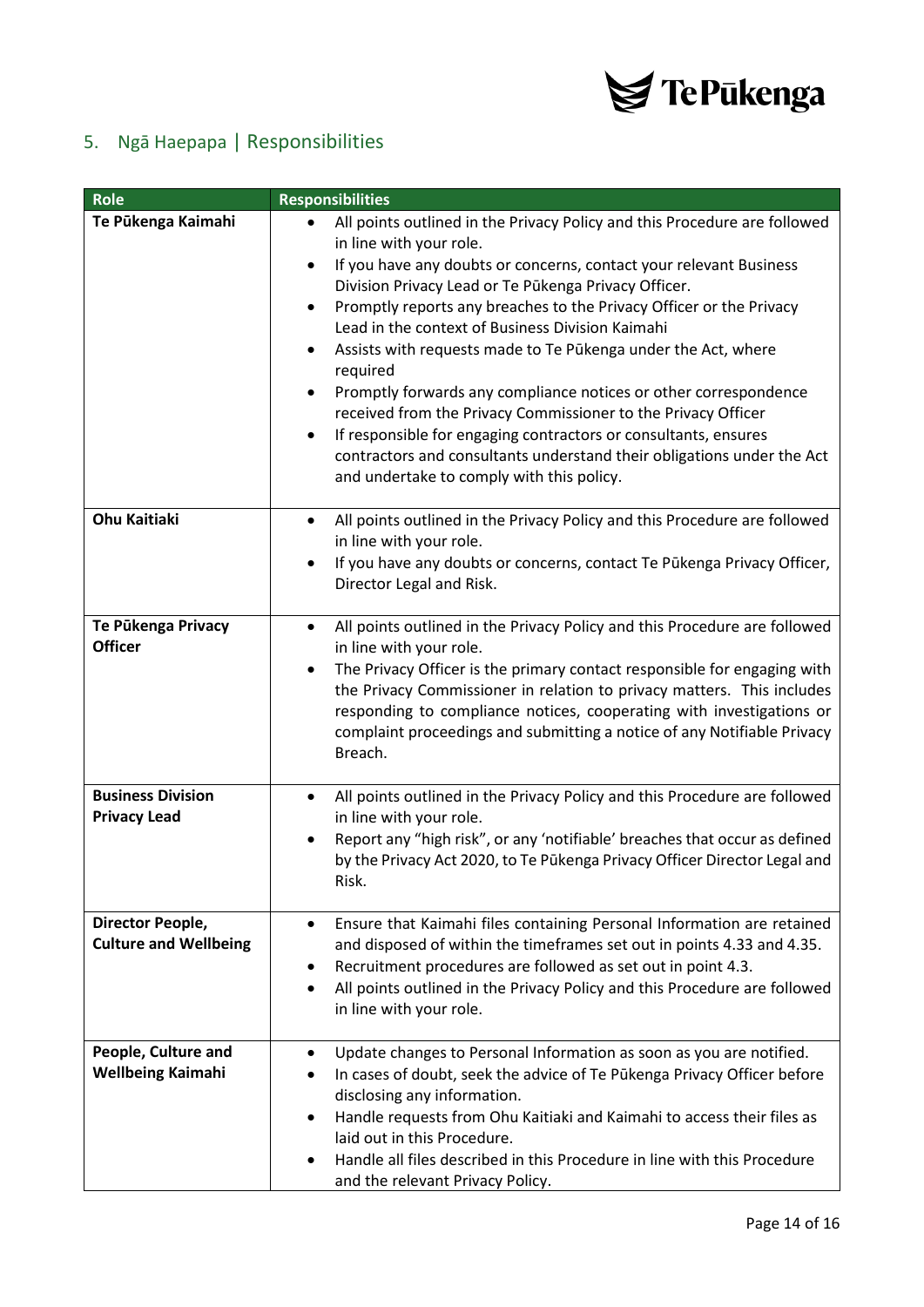

|  | All points outlined in the Privacy Policy and this Procedure are followed<br>in line with your role. |
|--|------------------------------------------------------------------------------------------------------|
|  |                                                                                                      |

## <span id="page-14-0"></span>6. Ngā Tikanga | Definitions

| <b>Term</b>                                                | <b>Means</b>                                                                                                                                                                                                                                                                                                                                                                                                                                                                                                                                                                                                                                                                                                                                                                                                                                   |  |
|------------------------------------------------------------|------------------------------------------------------------------------------------------------------------------------------------------------------------------------------------------------------------------------------------------------------------------------------------------------------------------------------------------------------------------------------------------------------------------------------------------------------------------------------------------------------------------------------------------------------------------------------------------------------------------------------------------------------------------------------------------------------------------------------------------------------------------------------------------------------------------------------------------------|--|
| <b>Ākonga</b>                                              | References our learners/students                                                                                                                                                                                                                                                                                                                                                                                                                                                                                                                                                                                                                                                                                                                                                                                                               |  |
| <b>Business Division</b>                                   | References an ITP subsidiary that dissolves prior to 31 December 2022.                                                                                                                                                                                                                                                                                                                                                                                                                                                                                                                                                                                                                                                                                                                                                                         |  |
| <b>Business Division</b><br><b>Privacy Lead</b>            | One or more individuals appointed at a Business Division to manage privacy<br>matters in accordance with Te Pūkenga Privacy Policy.                                                                                                                                                                                                                                                                                                                                                                                                                                                                                                                                                                                                                                                                                                            |  |
| <b>Information Systems</b><br><b>Strategic Plan (ISSP)</b> | Identifies a portfolio of software that will assist Te Pūkenga in executing its<br>business strategy and outlines the scope of business goals that relate to<br>Information Technology (IT).                                                                                                                                                                                                                                                                                                                                                                                                                                                                                                                                                                                                                                                   |  |
| <b>Information Privacy</b><br><b>Principles</b>            | The Information Privacy Principles prescribed in section 22 of the Privacy Act<br>2020 (the Act), as set out in the Appendix to the Privacy Policy.                                                                                                                                                                                                                                                                                                                                                                                                                                                                                                                                                                                                                                                                                            |  |
| Kaimahi                                                    | All employees of Te Pūkenga, including contracted staff, consultants and<br>secondees providing services for Te Pūkenga, and those on fixed-term<br>contracts.                                                                                                                                                                                                                                                                                                                                                                                                                                                                                                                                                                                                                                                                                 |  |
| <b>Notifiable Privacy</b><br><b>Breach</b>                 | In accordance with section 112 of the Act, a notifiable privacy breach means a<br>privacy breach that it is reasonable to believe has caused serious harm to an<br>affected individual or individuals or is likely to do so (taking into account the<br>factors set out in section 113 of the Act). The factors set out in section 113 of the<br>Act are:<br>any action taken by the agency to reduce the risk of harm following the<br>$\bullet$<br>breach<br>whether the Personal Information is sensitive in nature:<br>the nature of the harm that may be caused to affected individuals<br>٠<br>the person or body that has obtained or may obtain Personal<br>$\bullet$<br>Information as a result of the breach (if known)<br>whether the Personal Information is protected by a security measure,<br>and<br>any other relevant matters |  |
| <b>Ohu Kaitiaki</b>                                        | All those operating at a governance level, including Council members and<br>members of Council's advisory committees.                                                                                                                                                                                                                                                                                                                                                                                                                                                                                                                                                                                                                                                                                                                          |  |
| <b>Personal Information</b>                                | In accordance with the Act, Personal Information means information about an<br>identifiable individual and includes information relating to a death that is<br>maintained by the Registrar-General under the Births, Deaths, Marriages, and<br>Relationships Registration Act 1995 or any former Act.                                                                                                                                                                                                                                                                                                                                                                                                                                                                                                                                          |  |